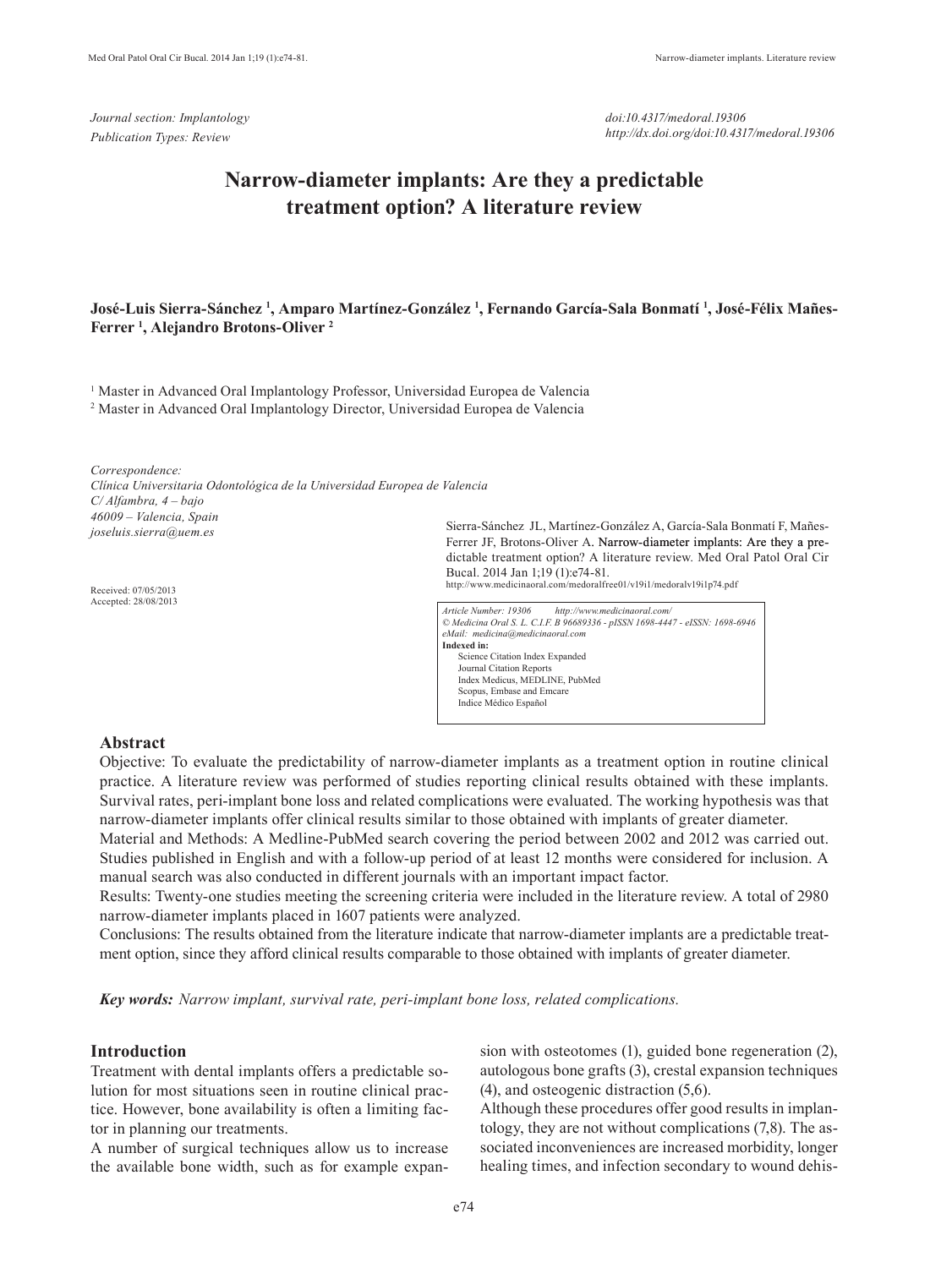cence or membrane exposure (9,10). In patients with deficient crest width, the utilization of narrow-diameter implants therefore constitutes a technically more simple treatment alternative.

The definition of a narrow-diameter implant is subject to controversy. Although no universally accepted classification of implant diameters has been established to date, a narrow-diameter implant is generally taken to have a diameter of  $\geq$  3.0 mm and  $\leq$  3.5 mm. Some recent studies with narrow-diameter implants have reported implant success and survival rates similar to those obtained with greater diameter implants (11,12). However, few studies with prolonged periods of follow-up evaluating the predictability of these implants have been published.

The objective of the present literature review is to evaluate the predictability of narrow-diameter implants as an alternative to other technically more complex procedures, based on the survival rates, changes in periimplant bone height and related complications.

## **Material and Methods**

#### - Search strategy

A Medline-PubMed search was conducted of studies published in English between January 2002 and June 2012 (both included), using the following MESH terms: "narrow implant", "survival rate", "peri-implant bone loss", "related complications". In order to minimize search bias, we also conducted a manual search of relevant articles published in four major implant journals with an important impact factor (International Journal of Oral & Maxillofacial Implants, Clinical Oral Implants Research, Journal of Periodontology, and Clinical Implant Dentistry and Related Research). The electronic and manual searches yielded fifty-one potentially relevant studies, based on the review of the corresponding abstracts. Following the full-text evaluation of these publications, only twenty-one studies were found to meet the inclusion criteria and were finally included in the review.

- Selection of studies and inclusion criteria

A single reviewer carried out the search. The variables of interest were implant survival, changes in peri-implant bone height, and related complications. Implant survival was defined as implant persistence in the mouth at the time of evaluation.

The studies included in the review were required to meet the following criteria:

o Full-text articles published in English in indexed journals between January 2002 and June 2012 (both included).

o Presentation of clinical results with implants of diameter  $\leq$  3.5 mm and  $\geq$  of 3.0 mm.

o Systematic reviews, randomized clinical trials, and prospective or retrospective human cohort studies. o A duration of follow-up of at least 12 months.

## - Data extraction

All of the included studies were independently reviewed and analyzed. We collected data referred to the design of the studies (type of study, duration of followup, number of patients, number of implants, and type of edentulism) and the characteristics of treatment (type of implant, surgical technique employed, location of the implants, and type of prosthetic restoration). We also analyzed the variables reflecting the results of treatment (survival rate, peri-implant bone loss, associated complications [biological, prosthetic and aesthetic] and the results obtained with immediate loading).

#### **Results**

- Variables associated to the study design (Table 1)

The review included four randomized clinical trials (13- 16), ten prospective studies (17-26) and seven retrospective studies (12,27-32). The follow-up periods ranged from 12 months to 12 years.

The twenty-one reviewed studies included a total of 1607 patients. Five studies involved over 100 patients (12,19,27,28,30). The patient age ranged from 13 to 87 years. Medically compromised subjects were excluded in all the studies. A total of 2980 implants were included in the review.

Regarding the type of edentulism, three studies included only totally edentulous individuals (16,21,24), five studies included both partially and totally edentulous patients (13,19,22,30,31), seven studies included partially edentulous cases (12,18,20,26-29), and six studies included only patients with a single missing tooth (13- 15,23,25,32).

- Variables associated to the characteristics of treatment (Table 2)

Use was made of implants with different designs and surface treatments. The diameter of the implants ranged between 3.0 and 3.5 mm, and the length between 8 and 18 mm. Apart from the study published by Comfort et al. (17), in which machined screw-shaped narrow implants (Bränemark System) were used, twenty studies described results corresponding to implants with different surface treatments (12-16,18-32). Two of these twenty studies used both machined implants and implants with surface treatments  $(27,28)$ .

Regarding the location of the implants, nine studies presented results with implants placed only in the anterior zone (13-16,21,23,25,29,32), two studies reported results with implants positioned only in the posterior zone (20,27), and ten studies presented results corresponding to both the anterior and posterior zones (12,17-19- ,22,24,26,28,30,31).

Three studies presented results corresponding to implants positioned only in the mandible (16,21,32), another three studies included implants only in the upper maxilla (14,24,25), and fifteen studies included implants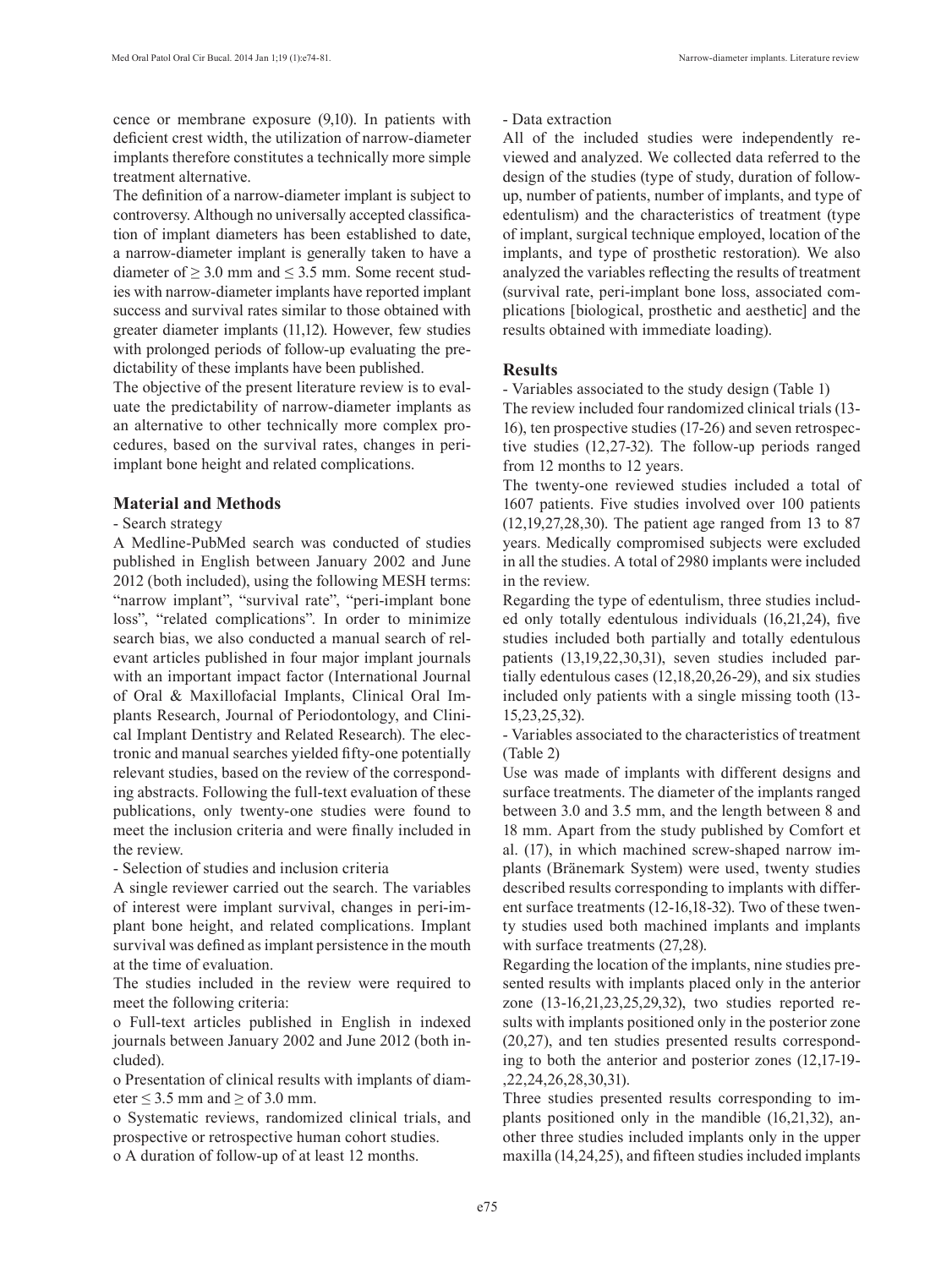Table 1. Variables associated to the study design () Mean follow-up, TE: totally edentulous, PE: partially edentulous, P-TE: partially & totally edentuolous, ST: single-tooth.

| <b>AUTHOR</b>                      | <b>TYPE OF STUDY</b> | <b>FOLLOW-UP</b>    | <b>NUMBER PATIENTS</b> | <b>TYPE OF</b>    |
|------------------------------------|----------------------|---------------------|------------------------|-------------------|
| <b>YEAR</b>                        |                      | <b>PERIOD</b>       | /IMPLANTS              | <b>EDENTULISM</b> |
| <b>EL SHEIKH ET AL. 2012 (26)</b>  | <b>PROSPECTIVE</b>   | 24 MONTHS           | 20/30                  | TE                |
|                                    | <b>PROSPECTIVE</b>   | 24 MONTHS           | 22/22                  | PE                |
| <b>BARTER ET AL. 2012 (14)</b>     |                      |                     |                        |                   |
| <b>ZEMBIC ET AL. 2012 (20)</b>     | RANDOMIZED CLINICAL  | <b>12 MONTHS</b>    | 44/54                  | <b>ST</b>         |
|                                    | <b>TRIAL</b>         |                     |                        |                   |
| LEE ET AL. 2012 (27)               | <b>RETROSPECTIVE</b> | 1-12 (4.9) YEARS    | 338 / 541              | PE                |
|                                    |                      |                     |                        |                   |
| <b>CHIAPASCO ET AL. 2012 (28)</b>  | <b>PROSPECTIVE</b>   | 24 MONTHS           | 18/51                  | $P-TE$            |
| <b>AL-NAWAS ET AL. 2012 (21)</b>   | RANDOMIZED CLINICAL  | 12 MONTHS           | 89/178                 | TE                |
|                                    | TRIAL                |                     |                        |                   |
|                                    |                      |                     |                        |                   |
| GALINDO-MORENO ET AL. 2011 (15)    | RANDOMIZED CLINICAL  | <b>12 MONTHS</b>    | 69/97                  | <b>ST</b>         |
|                                    | TRIAL                |                     |                        |                   |
| <b>MALO Y DE ARAUJO NOBRE 2011</b> | <b>RETROSPECTIVE</b> | $1-11(5)$ YEARS     | 147/247                | PE                |
| (16)                               |                      |                     |                        |                   |
|                                    |                      |                     |                        |                   |
| <b>SOHN ET AL. 2011 (29)</b>       | <b>RETROSPECTIVE</b> | $23 \pm 4.3$ MONTHS | 32/62                  | PE                |
| <b>ARISAN ET AL. 2010 (30)</b>     | <b>RETROSPECTIVE</b> | 9.1 YEARS           | 139/316                | $P-TE$            |
|                                    |                      |                     |                        |                   |
| <b>DEGIDI ET AL 2009 (19)</b>      | RANDOMIZED CLINICAL  | 3 YEARS             | 60/60                  | ST                |
|                                    | TRIAL                |                     |                        |                   |
| <b>DEGIDI ET AL. 2009 (18)</b>     | <b>PROSPECTIVE</b>   | 4 YEARS             | 40/93                  | PE                |
|                                    | <b>RETROSPECTIVE</b> | 25 MONTHS           | 36/94                  | $P-TE$            |
| <b>FRANCO ET AL. 2009 (31)</b>     |                      |                     |                        |                   |
| <b>DEGIDI ET AL. 2008 (12)</b>     | <b>RETROSPECTIVE</b> | 20 MONTHS           | 237/510                | PE                |
|                                    |                      |                     |                        |                   |
| <b>REDDY ET AL. 2008 (32)</b>      | <b>PROSPECTIVE</b>   | 12 MONTHS           | 12/31                  | <b>ST</b>         |
| <b>VELTRI ET AL. 2008 (33)</b>     | <b>PROSPECTIVE</b>   | 12 MONTHS           | 12/73                  | TE                |
|                                    |                      |                     |                        |                   |
| <b>ZARONE ET AL. 2006 (34)</b>     | <b>PROSPECTIVE</b>   | 24-39 MONTHS        | 30/34                  | ST                |
| <b>ROMEO ET AL. 2006 (35)</b>      | <b>PROSPECTIVE</b>   | 7 YEARS             | 68 / 122               | PE                |
|                                    |                      |                     |                        |                   |
| <b>CORDARO ET AL. 2006 (36)</b>    | <b>RETROSPETIVE</b>  | 23 MONTHS           | 31/44                  | <b>ST</b>         |
|                                    |                      |                     |                        |                   |
| <b>COMFORT ET AL.2005 (13)</b>     | <b>PROSPECTIVE</b>   | 5 YEARS             | 9/23                   | $P-TE$            |
| <b>ZINSLI ET AL. 2004 (17)</b>     | <b>PROSPECTIVE</b>   | 6 YEARS             | 154 / 298              | $P-TE$            |
|                                    |                      |                     |                        |                   |
|                                    |                      |                     |                        |                   |

in both the upper maxilla and mandible (12-14,17-20- ,22,23,26-31).

Regarding the surgical technique employed, a fullthickness flap was raised for implant placement in all the studies (12-32). Nine studies used a single-step surgical protocol (12-15,20-22,26,27), five studies used a two-step protocol (17,19,24,25,31), two studies included both single and two-step surgical protocols (18,30), and three studies performed surgery involving the raising of a full-thickness flap without offering further details (16,28,29). Only three studies presented results comparing implants placed with a flapless technique versus the raising of a full-thickness flap (15,23,29).

Six of the reviewed studies included only single-tooth cases (13,14,15,23,25,26). Regarding the rest of the studies, three of them included only fixed partial prostheses (12,18,20), two studies presented only results corresponding to mandibular overdentures (16,21), and one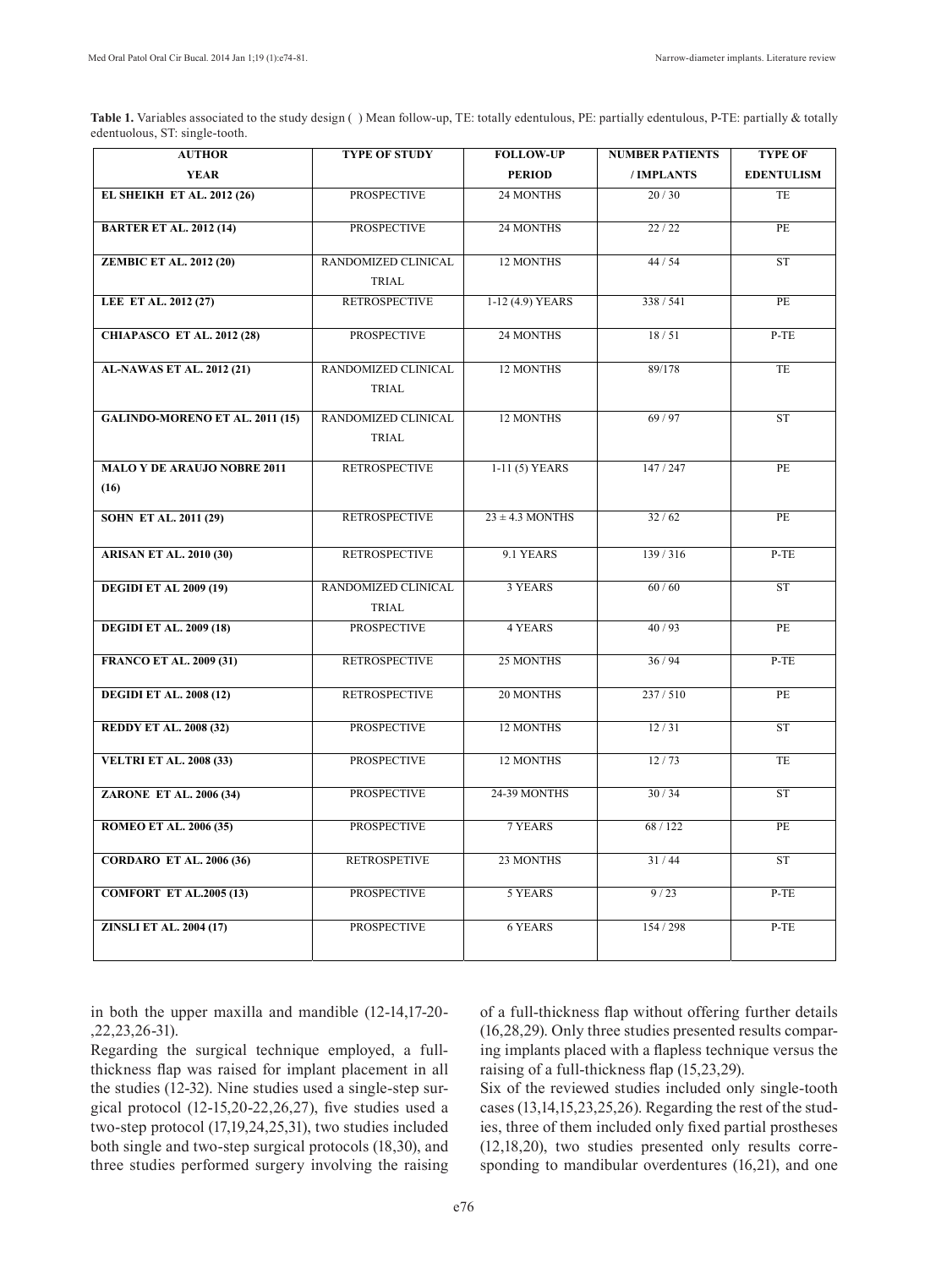Table 2. Variables associated to the characteristics of the treatment. OD: overdenture FPP: fixed partial prostheses ANT & POST: anterior & posterior FTF: full-thickness flap.

| <b>AUTHOR</b><br><b>YEAR</b>                      | <b>TYPE OF</b><br><b>IMPLANT</b>                                               | <b>LOCATION</b>                                   | <b>SURGICAL</b><br><b>TECHNIQUE</b>          | <b>TYPE OF RESTORATION</b>       |
|---------------------------------------------------|--------------------------------------------------------------------------------|---------------------------------------------------|----------------------------------------------|----------------------------------|
| <b>EL SHEIKH</b><br>ET AL. 2012 (26)              | $\circ$ 3,3<br>10, 12, 14 mm                                                   | <b>MANDIBLE</b><br><b>ANTERIOR</b>                | <b>FTF</b><br>SINGLE-STEP                    | OD                               |
| <b>BARTER</b><br>ET AL. 2012 (14)                 | $\circ$ 3,3<br>10, 12 mm                                                       | <b>BOTH JAWS</b><br><b>ANT &amp; POST</b>         | <b>FTF</b><br>SINGLE-STEP<br><b>TWO-STEP</b> | FPP                              |
| <b>ZEMBIC</b><br>ET AL. 2012 (20)                 | $\delta$ 3,0<br>13, 15 mm                                                      | <b>BOTH JAWS</b><br><b>ANTERIOR</b>               | <b>FTF</b><br><b>FLAPLESS</b>                | SINGLE-TOOTH                     |
| <b>LEE</b><br>ET AL. 2012 (27)                    | $\circ$ 3,3 $\circ$ 3,4<br>x3,5<br>8, 9, 10, 11,<br>11,5, 12, 13,<br>14, 15 mm | <b>BOTH JAWS</b><br><b>ANT &amp; POST</b>         | <b>FTF</b>                                   | SINGLE-TOOTH<br>FPP              |
| <b>CHIAPASCO</b><br>ET AL. 2012 (28)              | $\circ$ 3,3<br>8, 10, 12 mm                                                    | <b>BOTH JAWS</b><br><b>ANT &amp; POST</b>         | <b>FTF</b><br>SINGLE-STEP                    | SINGLE-TOOTH<br><b>FPP</b><br>OD |
| <b>AL-NAWAS</b><br>ET AL. 2012 (21)               | $\circ$ 3.3<br>8,9,10,12,14<br>mm                                              | <b>MANDIBLE</b><br><b>ANTERIOR</b>                | <b>FTF</b>                                   | OD                               |
| <b>GALINDO-MORENO</b><br>ET AL. 2011 (15)         | $\circ$ 3,3<br>11, 13, 15 mm                                                   | <b>BOTH JAWS</b><br><b>ANTERIOR</b>               | <b>FTF</b><br>SINGLE-STEP                    | SINGLE-TOOTH                     |
| <b>MALO Y DE ARAUJO</b><br><b>NOBRE 2011 (16)</b> | $\circ$ 3,3<br>10, 11, 5, 13,<br>$15 \text{ mm}$                               | <b>BOTH JAWS</b><br><b>POSTERIOR</b>              | <b>FTF</b>                                   | SINGLE-TOOTH<br>FPP              |
| <b>SOHN</b><br>ET AL. 2011 (29)                   | $\circ$ 3,0<br>12, 15 mm                                                       | <b>BOTH JAWS</b><br><b>ANTERIOR</b>               | <b>FTF</b><br><b>FLAPLESS</b>                | SINGLE-TOOTH<br>FPP              |
| <b>ARISAN</b><br>ET AL. 2010 (30)                 | $\circ$ 3,3 $\circ$ 3,4<br>8, 9, 5, 11, 13,<br>15                              | <b>BOTH JAWS</b><br><b>ANT &amp; POST</b>         | ${\rm FTF}$<br>SINGLE-STEP<br>TWO-STEP       | FPP<br>OD                        |
| <b>DEGIDI</b><br>ET AL 2009 (18)                  | $\delta$ 3,0<br>13,15 mm                                                       | <b>UPPER</b><br><b>MAXILLA</b><br><b>ANTERIOR</b> | <b>FTF</b>                                   | SINGLE-TOOTH                     |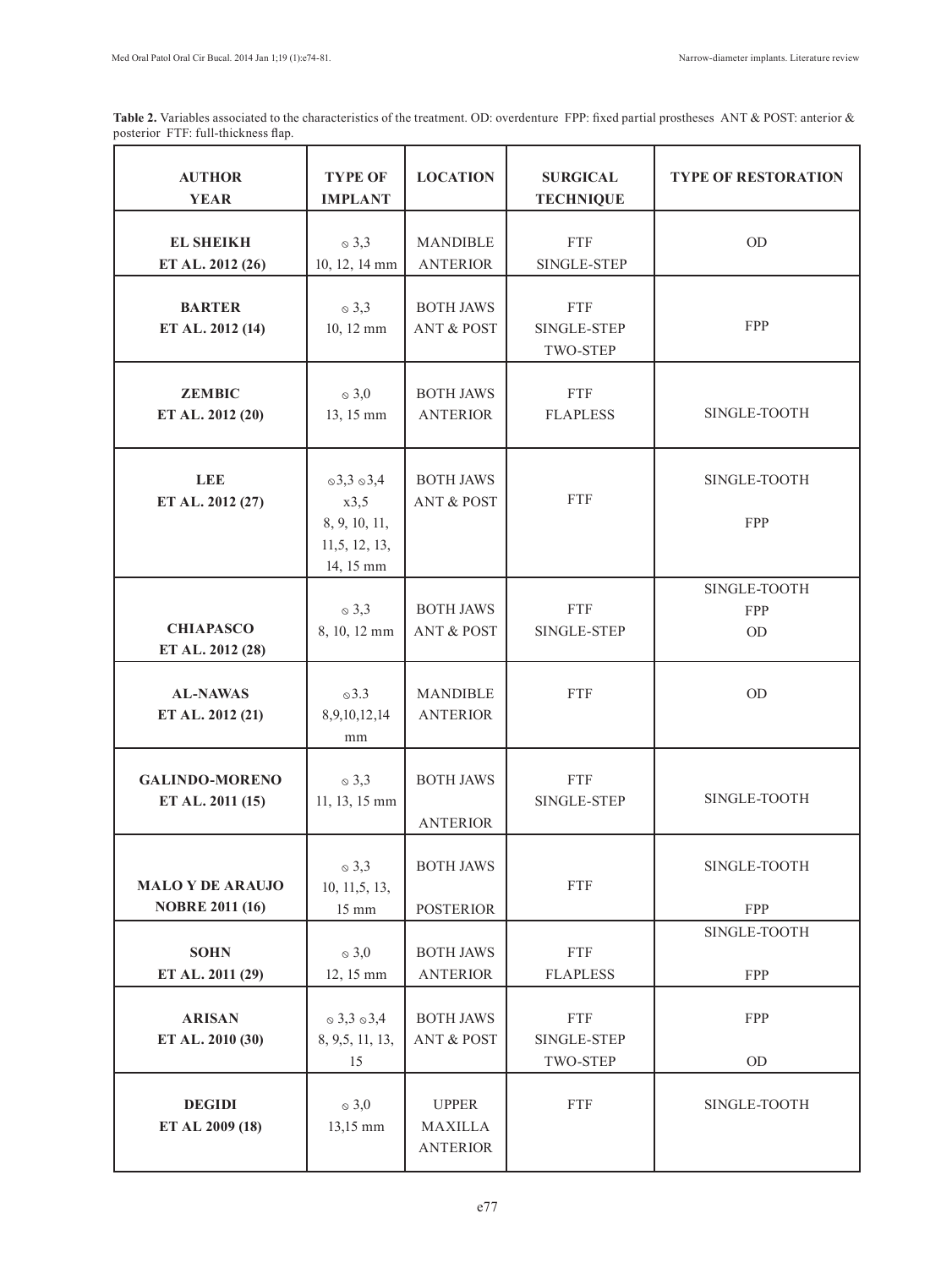|  | Table 2. Continue. |
|--|--------------------|
|--|--------------------|

| <b>DEGIDI</b>    | $\delta$ 3,0               | <b>BOTH JAWS</b>      | <b>FTF</b>      | FPP                    |
|------------------|----------------------------|-----------------------|-----------------|------------------------|
| ET AL. 2009 (19) | 11, 13, 15 mm              | <b>POSTERIOR</b>      |                 |                        |
|                  |                            |                       |                 | <b>FPP</b>             |
| <b>FRANCO</b>    | $\in$ 3,0- $\in$ 3,5       | <b>BOTH JAWS</b>      | <b>FTF</b>      |                        |
| ET AL. 2009 (31) | 10,13,16 mm                | <b>ANT &amp; POST</b> | <b>TWO-STEP</b> | <b>OD</b>              |
|                  |                            |                       |                 |                        |
| <b>DEGIDI</b>    | $\infty$ 3,3- $\infty$ 3,5 | <b>BOTH JAWS</b>      | <b>FTF</b>      | FPP                    |
| ET AL. 2008 (12) | 8-18 mm                    | <b>ANT &amp; POST</b> |                 |                        |
|                  |                            |                       |                 |                        |
| <b>REDDY</b>     | $\delta$ 3,0               | <b>BOTH JAWS</b>      | <b>FTF</b>      | SINGLE-TOOTH           |
| ET AL. 2008 (32) |                            | <b>ANTERIOR</b>       | <b>FLAPLESS</b> |                        |
|                  |                            |                       |                 |                        |
| <b>VELTRI</b>    | $\circ$ 3,5                | <b>UPPER</b>          | <b>FTF</b>      | <b>FULL ARCH FIXED</b> |
| ET AL. 2008 (33) | 9, 13, 15, 17              | <b>MAXILLA</b>        | TWO-STEP        | <b>REHABILITATION</b>  |
|                  | mm                         | <b>ANT &amp; POST</b> |                 |                        |
|                  |                            |                       |                 |                        |
| <b>ZARONE</b>    | $\circ$ 3,3                | <b>UPPER</b>          | <b>FTF</b>      | SINGLE-TOOTH           |
| ET AL. 2006 (34) | 10, 12, 14 mm              | MAXILLA               | TWO-STEP        |                        |
|                  |                            | <b>ANTERIOR</b>       |                 |                        |
|                  |                            |                       |                 | SINGLE-TOOTH           |
| <b>ROMEO</b>     | $\circ$ 3,3                | <b>BOTH JAWS</b>      | <b>FTF</b>      |                        |
| ET AL. 2006 (35) | $10,12$ mm                 | <b>ANT &amp; POST</b> | SINGLE-STEP     | FPP                    |
|                  |                            |                       |                 |                        |
| <b>CORDARO</b>   | $\otimes$ 3,5              | <b>MANDIBLE</b>       | <b>FTF</b>      | SINGLE-TOOTH           |
| ET AL. 2006 (36) |                            | <b>ANTERIOR</b>       |                 |                        |
|                  |                            |                       |                 | <b>FULL ARCH FIXED</b> |
| <b>COMFORT</b>   | $\circ$ 3,3                | <b>BOTH JAWS</b>      | <b>FTF</b>      | <b>REHABILITATION</b>  |
| ET AL. 2005 (13) | 10,13,15 mm                | <b>ANT &amp; POST</b> | TWO-STEP        | FPP                    |
|                  |                            |                       |                 | SINGLE-TOOTH           |
| <b>ZINSLI</b>    | $\circ$ 3,3                | <b>BOTH JAWS</b>      | <b>FTF</b>      | <b>FPP</b>             |
| ET AL. 2004 (17) | 8,10,12 mm                 | <b>ANT-POST</b>       | <b>TWO-STEP</b> | <b>OD</b>              |

study included only cases of full arch fixed rehabilitations (24). On the other hand, six studies presented results corresponding to both single-tooth cases and fixed partial prostheses (26,27,28,29-31), two studies presented results corresponding to single-tooth cases, fixed partial prostheses and overdentures (19,22), and one study presented results corresponding to both full arch fixed rehabilitations and fixed partial prostheses (17).

- Variables associated to the results of treatment (Table 3) The recorded implant survival rates were above 90% in all the studies. Six studies published a survival rate of 100% at the end of the follow-up period  $(14,20,22,24,29,32)$ . The lowest survival rate (90.9%) corresponded to the study published by Barter et al. (18).

58 failures (implant loss) were recorded out of a total of 2980 implants. Only five studies (12,27,28,30,31) of-

fered information on the length of the failed implants (43 implants). A larger number of failures were recorded with implants measuring  $\leq 13$  mm in length, compared with implants  $> 13$  mm in length. The authors did not examine whether these data were statistically significant or not.

Nineteen studies measured changes in peri-implant bone height after implant loading (12-18,20-30,32). The values ranged between 0.065 mm the first year according to Galindo-Moreno et al. (13) and 1.74 mm after a follow-up period of 10 years in the study published by Malo and de Araújo (27).

In relation to the recorded complications, eleven studies (13,15-17,19,21,23,26,28,30,31) registered biological complications. The latter were mainly related to a lack of implant osseointegration and infectious problems.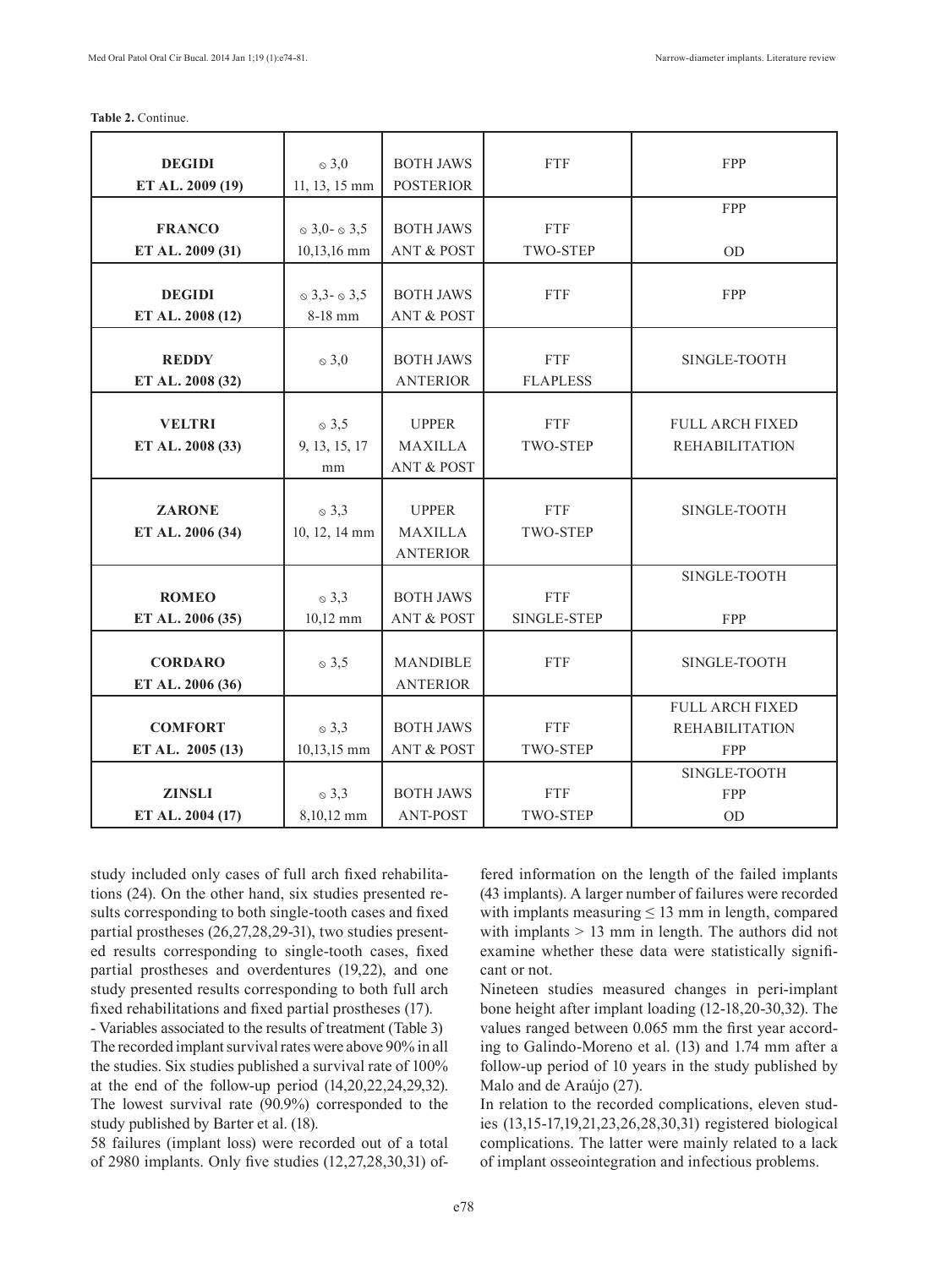**Table 3.** Variables associated to the results of the treatment \* 1 year \*\* 2 years \*\*\* 3 years \*5 years # 10 years N.P = NOT PU-BLISHED.

| <b>AUTHOR</b><br><b>YEAR</b>      | <b>NUMBER OF</b><br><b>IMPLANTS</b> | <b>SURVIVAL RATE</b> | <b>PERI-IMPLANT BONE</b><br><b>LOSS</b> | <b>COMPLICATIONS</b>                  |
|-----------------------------------|-------------------------------------|----------------------|-----------------------------------------|---------------------------------------|
| <b>EL SHEIKH ET AL. 2012 (26)</b> | 30                                  | 98 %                 | $0.8**$                                 | <b>BIOLOGICAL</b>                     |
| <b>BARTER ET AL. 2012 (14)</b>    | 22                                  | 90.9%                | $0.33 \pm 0.54$ **                      | N.P                                   |
| <b>ZEMBIC ET AL. 2012 (20)</b>    | 54                                  | 98 %                 | $1.6 \text{ mm}$                        | <b>BIOLOGICAL</b>                     |
|                                   |                                     |                      | $(0.8-4.6)$ *                           | <b>PROSTHETIC</b>                     |
|                                   |                                     |                      |                                         | <b>AESTHETIC</b>                      |
| LEE ET AL. 2012 (27)              | 541                                 | 98.1%                | $0.07 \pm 0.20$ *                       | <b>BIOLOGICAL</b>                     |
|                                   |                                     |                      |                                         | PROSTHETIC                            |
| <b>CHIAPASCO ET AL. 2012 (28)</b> | 51                                  | $100\%$              | $0-1$ mm                                | N.P                                   |
| AL-NAWAS ET AL. 2012 (21)         | 178                                 | 98 %                 | $0.3 \pm 0.6$ mm $*$                    | <b>BIOLOGICAL</b>                     |
| <b>GALINDO-MORENO</b>             | 97                                  | 95.9%                | $0.065*$                                | <b>BIOLOGICAL</b>                     |
| ET AL. 2011 (15)                  |                                     |                      |                                         | <b>PROSTHETIC</b>                     |
| <b>MALO Y DE ARAUJO NOBRE</b>     | 247                                 | 95.1 %               | $1.16$ mm $*$                           | N.P                                   |
| 2011(16)                          |                                     |                      | $1.53$ mm $\cdot$                       |                                       |
|                                   |                                     |                      | $1.74$ mm $#$                           |                                       |
| <b>SOHN ET AL. 2011 (29)</b>      | 62                                  | 100 %                | $0.53 \pm 0.37$ mm $*$                  | N.P                                   |
| <b>ARISAN ET AL. 2010 (30)</b>    |                                     |                      | <b>UPPER MAXILLA</b>                    | <b>BIOLOGICAL</b>                     |
|                                   | 316                                 | 92.3 %               | $1.32 \pm 0.13$ mm                      | PROSTHETIC                            |
|                                   |                                     |                      | <b>MANDIBLE</b>                         | <b>AESTHETIC</b>                      |
|                                   |                                     |                      | $1.28 \pm 0.3$ mm                       |                                       |
| <b>DEGIDI ET AL 2009 (19)</b>     | 60                                  | 100 %                | <b>IMMEDIATE LOADING</b>                |                                       |
|                                   |                                     |                      | $0.85 \pm 0.71$ mm                      | <b>PROSTHETIC</b>                     |
|                                   |                                     |                      | <b>DELAYED LOADING</b>                  |                                       |
|                                   | 93                                  | 100 %                | $0.75 \pm 0.63$ mm<br>$1.16 \pm 0.9$ mm | PROSTHETIC                            |
| <b>DEGIDI ET AL. 2009 (18)</b>    |                                     |                      |                                         |                                       |
| <b>FRANCO ET AL. 2009 (31)</b>    | 94                                  | 95.7%                | N.P                                     | <b>BIOLOGICAL</b>                     |
| <b>DEGIDI ET AL. 2008 (12)</b>    | 510                                 | 99.4%                | <b>IMMEDIATE LOADING</b>                |                                       |
|                                   |                                     |                      | 1mm                                     | N.P                                   |
|                                   |                                     |                      | <b>DELAYED LOADING</b>                  |                                       |
|                                   |                                     |                      | 0.9 <sub>mm</sub>                       |                                       |
| <b>REDDY ET AL. 2008 (32)</b>     | 31                                  | 96.7%                | $0.7 \text{ mm}$ *                      | <b>BIOLOGICAL</b><br><b>AESTHETIC</b> |
|                                   |                                     |                      |                                         |                                       |
| <b>VELTRI ET AL. 2008 (33)</b>    | 73                                  | 100 %                | $0.3 \pm 0.13$ *                        | N.P                                   |
| ZARONE ET AL. 2006 (34)           | 34                                  | 97,06 %              | $1.2 \pm 0.61$ mm **                    | <b>AESTHETIC</b>                      |
| <b>ROMEO ET AL. 2006 (35)</b>     | 122                                 | 98.1%                | $1.5 \pm 1.5$                           | <b>BIOLOGICAL</b>                     |
|                                   |                                     |                      |                                         | PROSTHETIC                            |
| <b>CORDARO ET AL. 2006 (36)</b>   | 44                                  | $100\%$              | $0.8**$                                 | <b>AESTHETIC</b>                      |
| <b>COMFORT ET AL. 2005 (13)</b>   | 23                                  | 95,6%                | $0.41 \pm 0.17$ *                       | <b>BIOLOGICAL</b>                     |
| <b>ZINSLI ET AL. 2004 (17)</b>    | 298                                 | 96.6%                | N.P                                     | <b>BIOLOGICAL</b>                     |
|                                   |                                     |                      |                                         | <b>PROSTHETIC</b>                     |
|                                   |                                     |                      |                                         | <b>IMPLANT</b>                        |
|                                   |                                     |                      |                                         | <b>FRACTURE</b>                       |
|                                   |                                     |                      |                                         |                                       |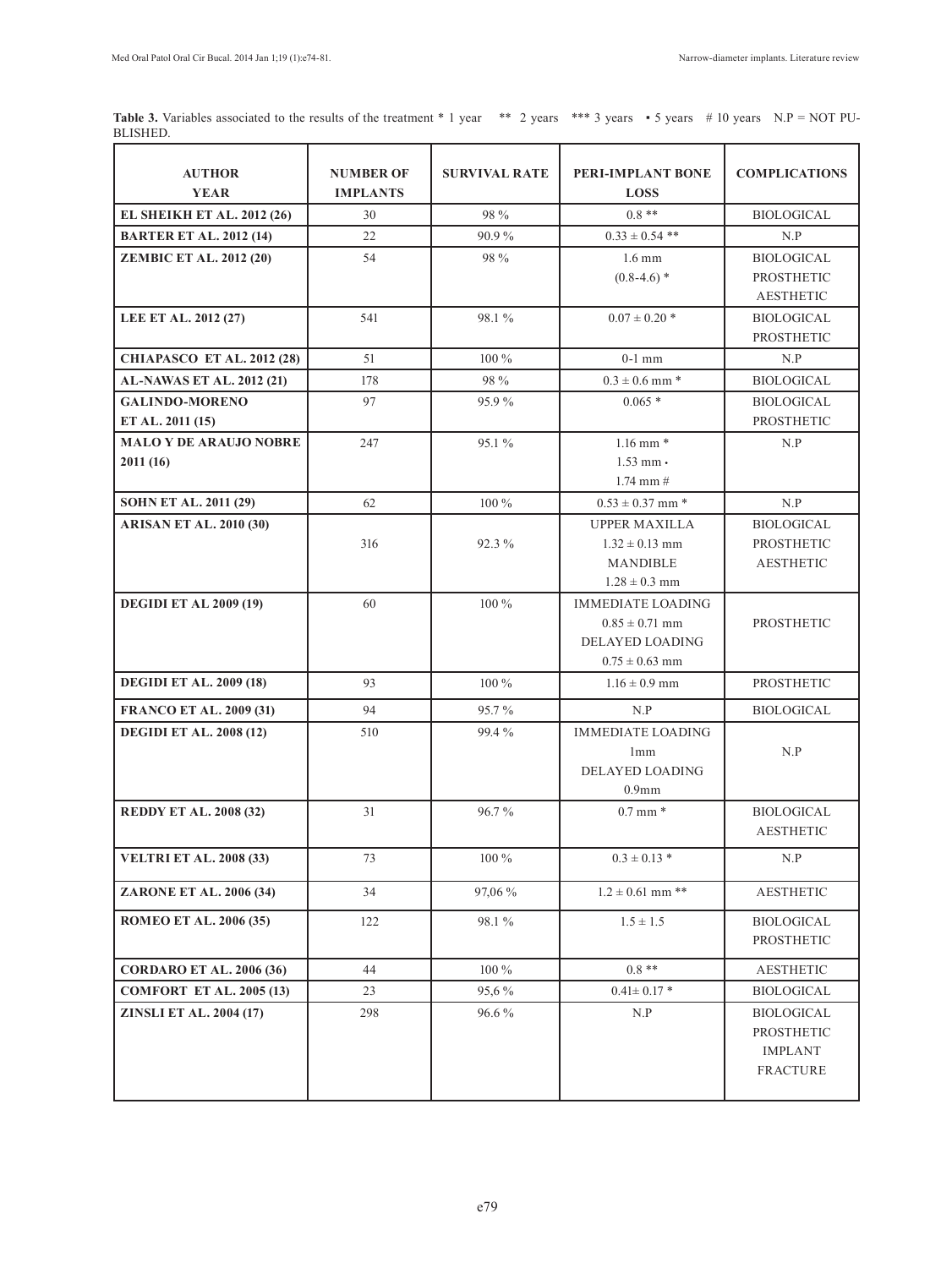Prosthetic complications were registered in eight studies (13-15,19,20,26,28,30). Only the study published by Zinsli et al. (19) reported implant fractures. Specifically, the authors recorded two fractures after an observation period of less than two years in one case and more than six years in the other.

Other prosthetic complications of lesser importance associated to the use of narrow-diameter implants were also documented, such as screw loosening, prostheses decementation, screw fracture or prostheses fracture.

Five studies presented results referred to aesthetic complications (15,23,25,30,32). These problems mainly involved a poor aesthetic outcome of the definitive restoration or insufficient filling of the interproximal papilla.

Lastly, as regards of the results obtained with immediate loading, only five studies (12,14,15,20,27) offered information comparing an immediate loading protocol and a delayed loading protocol. In 2008, Malo and de Araujo (27) published a retrospective study on 3.3 mm implants placed in posterior areas and rehabilitated following an immediate loading protocol. The recorded implant survival rate was 95.5% after 9 years of follow-up. That same year, Degidi et al. (12) published a study comparing delayed and immediate loading in narrow-diameter implants placed in both anterior and posterior zones. The reported survival rate was 99.4% after a mean follow-up of 20 months. In 2009, the same authors (20) reported a 100% survival rate with 3.0 mm implants. In this study the authors treated patients with partially edentulous posterior areas rehabilitated with an immediate loading protocol followed-up on for 48 months. Likewise in 2009, Degidi et al. (14) published another study comparing peri-implant bone loss and probing depth between the two protocols. In this study, involving a follow-up period of 36 months, the differences were not statistically significant. In 2011, Zembic et al. (15) reported a survival rate of 98% for single 3.0 mm implants subjected to immediate loading and followed-up on for one year.

#### **Discussion**

Some studies have found the survival of narrow-diameter implants (3.0 - 3.5 mm range) to be comparable to those obtained with standard-diameter implants (12,19). This review only included four randomized clinical trials supporting such performance (13-16).

Thirteen of the twenty-one studies included in the review presented a mean follow-up period of at least 24 months (14,17-22,25-28,30,31). The patient sample was quite large and included both totally and partially edentulous individuals. Due to the great variety of implants analyzed and the high survival rates recorded, it is difficult to establish a relationship between the characteristics of the different surfaces and implant survival. Regarding length, the failure rate tended to increase when using implants measuring  $\leq 13$  mm in length, compared with longer implants. The statistical significance of these results could not be analyzed.

In 2006, Cardaropoli et al. (33) reported a mean interproximal bone loss of 1.5 mm during the first year for standarddiameter implants. Other authors, based on finite elements analysis, found that an increase in implant diameter exerts a greater effect in terms of the reduction of stress transmission than an increase in implant length (34).

The possibility is therefore raised that smaller-diameter implants are associated to greater bone loss after functional loading. The results obtained in this review contradict this idea, since thirteen of the reviewed studies recorded a mean bone loss of  $\leq 1$  mm (12-14,16-18,21-24,28,29,32). The greatest peri-implant bone loss value was 1.74 mm, reported in a study published by Malo and de Araujo, with a follow-up period of 10 years (27).

Independently of the surgical technique used, good results were obtained with narrow-diameter implants placed in both the anterior and the posterior areas of both jaws.

Favorable results were also obtained with narrow-diameter implants supporting different types of prosthetic restorations, some of which implied increased biomechanical demands upon the implants.

Although some authors have related the use of narrowdiameter implants with an increased risk of implant fracture (35,36), no such association was observed in this review. Indeed, only two fractures were recorded out of a total of 2980 implants. In any case, these results are probably conditioned by the study designs involved.

Since the need for bone grafts or regeneration techniques was obviated, the incidence of biological complications was relatively low. The recorded prosthetic complications were generally few and easy to resolve. Very little information was obtained on the aesthetic complications associated to the use of narrow-diameter implants.

Only five of the twenty-one studies included in the review contributed information on the results obtained with narrow-diameter implants subjected to immediate loading (12,14,15,20,27). The follow-up periods in these studies were 12 months, 20 months (mean follow-up), 36 months, 48 months and 9 years. Good results (with implant survival rates of over 95%) were observed in all of them. However, since the publications were so few, further studies involving longer periods of follow-up are needed in order to confirm these results.

Different factors may have influenced the results obtained. Firstly, most of the studies excluded smokers, patients with bruxism and medically compromised subjects from the analysis of results. Secondly, bone quality - which conditions primary implant stability - and the experience of the clinician, may have exerted a decisive influence.